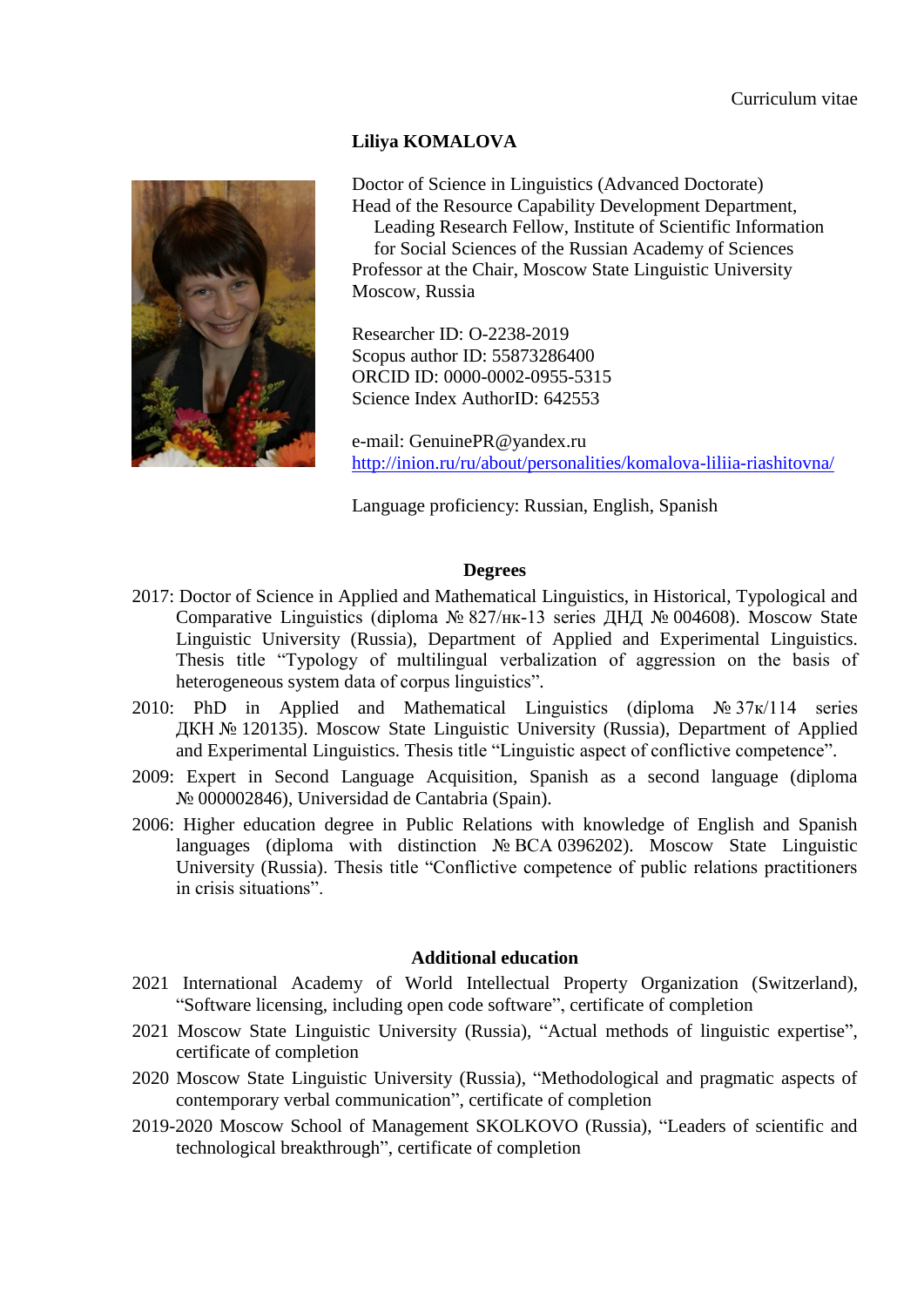- 2019-2020 Volgograd Socio-Pedagogical University (Russia), "Communicative technologies in professional discursive practices within the framework of contemporary digital environment", certificate of completion
- 2019 State Academic University of Humanities (Russia), "Peculiarities of professional development of academicians within the framework of life-long learning", certificate of completion
- 2017 IBM (Russia), "IBM intellectual property management, commercialization and research management", certificate of completion
- 2016 National University of Science and Technology (Russia), "Intellectual property management: basic knowledge for engineers", certificate of completion
- 2012 International Academy of World Intellectual Property Organization (Switzerland), "Copyright and related rights", certificate of completion
- 2010 International Academy of World Intellectual Property Organization (Switzerland), "Intellectual property basic knowledge", certificate of completion
- 2004 Universidad de Granada (Spain), language internship

#### **Appointments**

- 2020 present: Leading Research Fellow, Department of Linguistics, Institute of Scientific Information for Social Sciences of the Russian Academy of Sciences
- 2019 present: head of the Resource Capability Development Department, Institute of Scientific Information for Social Sciences of the Russian Academy of Sciences
- 2017 present: Professor at the Chair, Department of Applied and Experimental Linguistics, Moscow State Linguistic University
- 2015 2020: Senior Research Fellow, Department of Linguistics, Institute of Scientific Information for Social Sciences of the Russian Academy of Sciences
- 2014 2015: Research Fellow, Department of Linguistics, Institute of Scientific Information for Social Sciences of the Russian Academy of Sciences
- 2007 2011: Senior Lecturer, Department of Linguistics and Professional Communication in Media Technologies, Moscow State Linguistic University
- 2006 2007: Head of Public Relations Department, National Institute "Higher School of Management"

#### **Fields of interest**

Experimental linguistics, Internet linguistics, corpus linguistics, conflict studies (lingvoconflictology), psycholinguistics, psychology of behavior, perceptual linguistics, speech behavior and speech activity, speech perception, interpersonal relationships

#### **Membership in editorial boards of academic journals**

- 2017 present: deputy editor-in-chief, scholarly journal "Ethnopsycholinguistics", Institute of Scientific Information for Social Sciences of the Russian Academy of Sciences
- 2016 present: deputy editor-in-chief, scholarly journal "Human being: Image and Essence. Humanitarian aspects", Institute of Scientific Information for Social Sciences of the Russian Academy of Sciences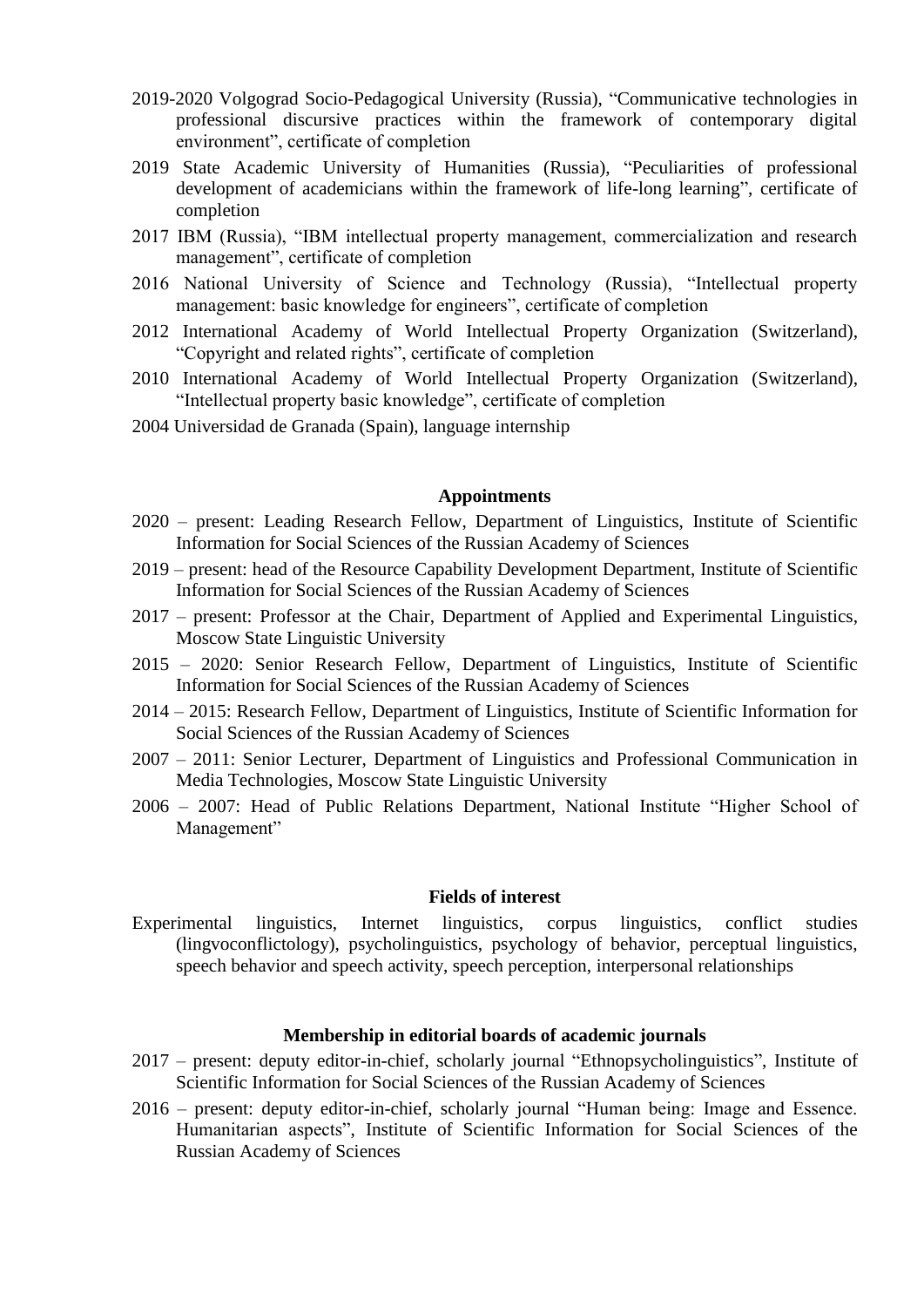2014 – present: member of editorial board (since June 2020), executive secretary (till June 2020), scholarly journal "Social Sciences and Humanities. Domestic and Foreign Literature. Series 6: Linguistics"

## **Major publications**

#### *Monographs*:

- Komalova, L.R.: Modern informational environment and scientometrics [Современная информационная среда и наукометрия]: Moscow, Prospekt (2021), [https://litgid.com/catalog/nauka/sovremennaya\\_informatsionnaya\\_sreda\\_i\\_naukometriya\\_](https://litgid.com/catalog/nauka/sovremennaya_informatsionnaya_sreda_i_naukometriya_uchebnoe_posobie/) [uchebnoe\\_posobie/](https://litgid.com/catalog/nauka/sovremennaya_informatsionnaya_sreda_i_naukometriya_uchebnoe_posobie/)
- Potapova, R.K., Potapov, V.V., Komalova, L.R.: Perception of multimodal mono- and polyethnic communication [Восприятие мультимодальной моно- и полиэтнической коммуникации]. Moscow, INION RAN. DOI: 10.31249/vmmpk/2020.00.00 (2020), [http://inion.ru/ru/publishing/publications/vospriiatie-mul-timodalnoi-mono-i](http://inion.ru/ru/publishing/publications/vospriiatie-mul-timodalnoi-mono-i-polietnicheskoi-kommunikacii/)[polietnicheskoi-kommunikacii/](http://inion.ru/ru/publishing/publications/vospriiatie-mul-timodalnoi-mono-i-polietnicheskoi-kommunikacii/)
- Komalova, L.R.: Aggressogen discourse: Multilingual typology of verbalized aggression [Агрессогенный дискурс: Мультилингвальная типология вербализации агрессии]. Sputnik +, Moscow (2017, 2020),<http://elibrary.ru/item.asp?id=28993951>
- Komalova, L.R.: Interpersonal communication: From conflict to consensus [Межличностная коммуникация: От конфликта к консенсусу]. INION RAN, Moscow (2016), <http://inion.ru/ru/publishing/publications/mezhlichnostnaia-kommunikatsiia/>
- Komalova, L.R.: Language and speech aggression: Systematic review [Язык и речевая агрессия: Аналитический обзор]. INION RAN, Moscow (2015), <https://elibrary.ru/item.asp?id=25293112>
- Potapova, R., Komalova, L.: Verbal structure of communicative act of aggression: Thematic explanatory dictionary [Вербальная структура коммуникативного акта агрессии: Тематический толковый словарь]. Vol. 2. INION RAN, Moscow (2017), [http://inion.ru/publishing/publications/verbalnaia-struktura-kommunikativnogo-akta](http://inion.ru/publishing/publications/verbalnaia-struktura-kommunikativnogo-akta-agressii/)[agressii/](http://inion.ru/publishing/publications/verbalnaia-struktura-kommunikativnogo-akta-agressii/)
- Potapova, R., Komalova, L.: Verbal structure of communicative act of aggression: Thematic explanatory dictionary [Вербальная структура коммуникативного акта агрессии: Тематический толковый словарь]. Vol. 1. INION RAN, Moscow (2015), <https://elibrary.ru/item.asp?id=25909161>

## *Articles*:

## **2021**

- Komalova, L.R., Goloshchapova, T.I.: Differentiated analysis of the «insult» speech genre based on messages from a social network Internet sites [Дифференцированный анализ речевого жанра «оскорбление» на материале сообщений социальной интернет-сети]. RUDN Journal of Language Studies, Semiotics and Semantics 12(3), 619-631. DOI: 10.22363/2313-2299-2021-12-3-619-631 (2021), [http://journals.rudn.ru/semiotics](http://journals.rudn.ru/semiotics-semantics/article/view/27562/19879)[semantics/article/view/27562/19879](http://journals.rudn.ru/semiotics-semantics/article/view/27562/19879)
- Komalova L., Kulagina D.A.: Perceiving speech aggression with and without textual context on Twitter social network site. Karpov A., Potapova R. (Eds.): Speech and Computer.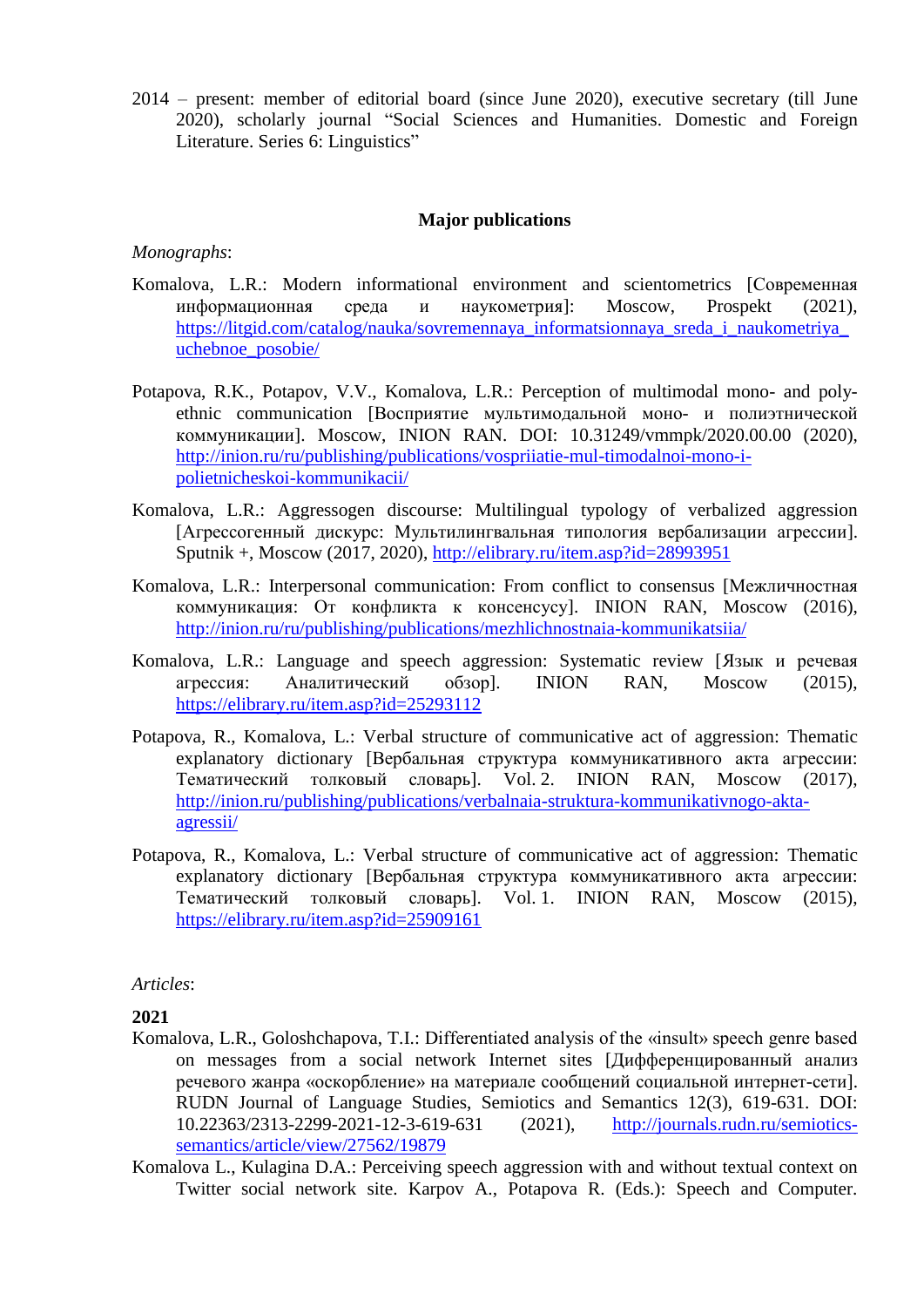SPECOM 2021. Lecture Notes in Computer Science series; LNAI 12997, 348-359. DOI: 10.1007/978-3-030-87802-3\_32 (2021), [https://link.springer.com/chapter/10.1007/978-3-](https://link.springer.com/chapter/10.1007/978-3-030-87802-3_32) [030-87802-3\\_32](https://link.springer.com/chapter/10.1007/978-3-030-87802-3_32)

- Potapova, R., Potapov, V., Komalova, L.: Multimodal perception of speech behavior by nonnative speakers (German-Austrian-Russian parallels). Moscow University Philology Bulletin 1, 76-89 (2021),<https://elibrary.ru/item.asp?id=44850013>
- Komalova, L.R., Kopylova, E.A.: Perceptual image of conflict situation in tragedy and comedy cinematic discourse [Перцептивный образ конфликтной ситуации в трагедийном и комедийном кинодискурсе]. Human Being: Image and Essence. Humanitarian Aspects 4(48), 64-89. DOI: 10.31249/chel/2021.04.05 (2021), <https://www.elibrary.ru/item.asp?id=47287139>
- Medved, A.A., Komalova, L.R.: Scenarios of inter-game internet-communication (a research based on MMORPG «World of Warcraft») [Сценарии внутриигровой коммуникации (на примере MMORPG «World of Warcraft»)]. Human Being: Image and Essence. Humanitarian Aspects 2(46), 190-206. DOI: 10.31249/chel/2021.02.11 (2021), <https://elibrary.ru/item.asp?id=45661730>
- Komalova, L.R.: Hate speech in the Internet public discourse [Язык вражды в публичном дискурсе Интернета]. Social sciences and humanities. Domestic and foreign literature. Series: Linguistics 2, 92-118. DOI: 10.31249/ling/2021.02.05 (2021), <https://www.elibrary.ru/item.asp?id=45416736>
- Komalova, L.R., Mayorova, E.V.: Errors and deviations in the summarization process: a linguist's point of view [Ошибки и отклонения в процессе реферирования: взгляд лингвиста]. Nauchno-Tekhnicheskaya Informatsiya. Seriya 1: Organizatsiya i Metodika Informatsionnoj Raboty 6, 29-38. DOI: 10.36535/0548-0019-2021-06-4 (2021), <https://elibrary.ru/item.asp?id=46644420>

#### **2020**

- Potapova, R., Komalova, L., Potapov, V. The relationship between Internet practices and adolescents' physiological and psychological health. European Proceedings of Educational Sciences 1, 39-48. DOI:  $10.15405$ /epes.20121.6 (2020), [https://www.europeanproceedings.com/files/data/article/10053/12900/article\\_10053\\_1290](https://www.europeanproceedings.com/files/data/article/10053/12900/article_10053_12900_pdf_100.pdf) [0\\_pdf\\_100.pdf](https://www.europeanproceedings.com/files/data/article/10053/12900/article_10053_12900_pdf_100.pdf)
- Komalova, L.R.: Peculiarities of bystanders' perception of social network communication [Особенности восприятия интернет-коммуникации реципиентами, не вовлеченными в общение]. Vestnik of Moscow State Linguistic University. Humanities 9(838), 221-234 (2020), [http://www.vestnik-mslu.ru/Vest/9\\_838\\_H.pdf](http://www.vestnik-mslu.ru/Vest/9_838_H.pdf)

## **2019**

- Potapova, R., Potapov, V., Komalova, L.: Auditory-visual perception analysis of multimodal content associated with aggressive behavior. Cognitive-Social and Behavioural Sciences (icCSBS Moscow-2019) LXXIV, 267-276. DOI: https://doi.org/10.15405/epsbs.2019.12.02.32 (2019), <https://www.futureacademy.org.uk/files/images/upload/ICCSBS2019F32.pdf>
- Potapova, R., Potapov, V., Komalova, L., Dzhunkovsky, A.: Some peculiarities of Internet multimodal polycode corpora annotation. Salah A., Karpov A., Potapova R. (Eds.): SPECOM 2019, LNCS 11658, 392-400. DOI: https://doi.org/10.1007/978-3-030-26061- 3\_40 (2019), [https://link.springer.com/chapter/10.1007%2F978-3-030-26061-3\\_40](https://link.springer.com/chapter/10.1007%2F978-3-030-26061-3_40)
- Komalova, L.R.: Representation of aggression verbal image in informational universe of English mass-media [Репрезентация вербального образа акта агрессии в информационном универсуме англоязычных СМИ]. Russian Journal of Linguistics 23(1), 149-164 (2019). <http://journals.rudn.ru/linguistics/article/view/20621/16700>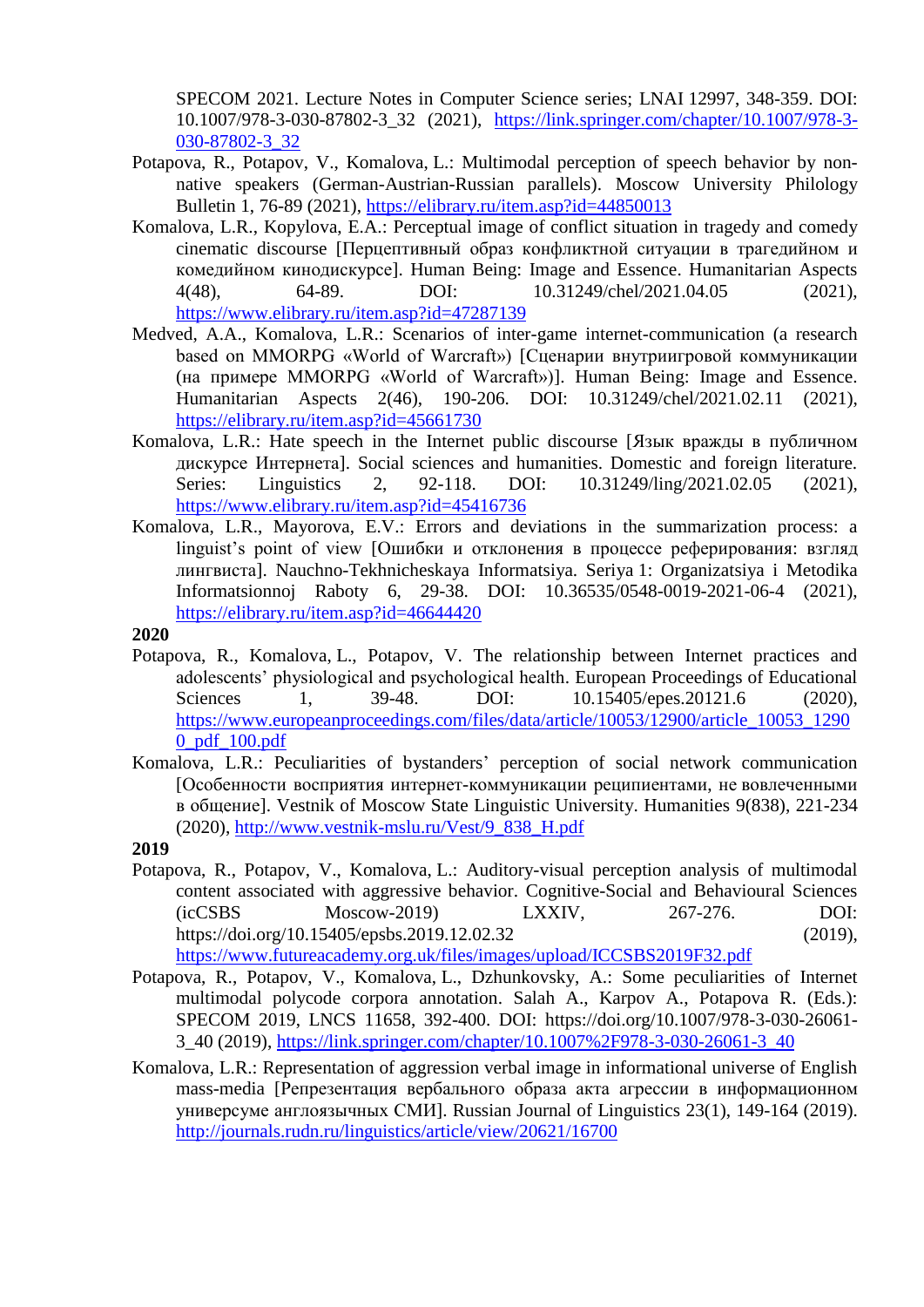**2018**

- Komalova, L.R., Sergeev, S.S.: Heterogeneity of "Russian (russky / rossijsky)" lexical meanings [Гетерогенность лексем «русский» / «российский»]. Cuadernos de Rusística Española 14, 67-79 (2018).<http://revistaseug.ugr.es/index.php/cre/article/view/6338>
- Komalova, L.: Social network sites as digital heterotopias: textual content and speech behavior perception. Alexandrov, D., Boukhanovsky, A., Chugunov, A., Kabanov, Y., Koltsova, O. (eds.): DTGS 2018, CCIS 859, 43-54. DOI: [https://doi.org/10.1007/978-3-030-02846-6\\_4](https://doi.org/10.1007/978-3-030-02846-6_4) (2018), [https://link.springer.com/chapter/10.1007/978-3-030-02846-6\\_4](https://link.springer.com/chapter/10.1007/978-3-030-02846-6_4)
- Potapova, R., Komalova, L., Potapov, V.: Perceptual-auditory evaluation of the aggressive speech behavior: gender aspect (on the basis of Russian and Spanish languages). Karpov, A., Jokisch, O., Potapova, R. (eds.): SPECOM 2018, LNAI 11096, 532-541. DOI: [https://doi.org/10.1007/978-3-319-99579-3\\_55](https://doi.org/10.1007/978-3-319-99579-3_55) (2018), [https://link.springer.com/chapter/10.1007/978-3-319-99579-3\\_55](https://link.springer.com/chapter/10.1007/978-3-319-99579-3_55)

# **2017**

Potapova, R., Komalova, L.: Lexico-semantical indices of "deprivation – aggression" modality correlation in social network discourse. Karpov, A., Potapova, R., Mporas, I. (eds.): SPECOM 2017, LNCS 10458, 493-502. DOI: https://doi.org/10.1007/978-3-319-66429- 3\_49 (2017), [https://link.springer.com/chapter/10.1007/978-3-319-66429-3\\_49](https://link.springer.com/chapter/10.1007/978-3-319-66429-3_49)

## **2016**

- Komalova, L.R.: Verbal implementation of aggression as a product of social and cognitive deprivation [Вербальная реализация агрессии как продукт социально-когнитивной депривации]. Journal of Psycholinguistics 3(30), 103-115 (2016), [http://iling](http://iling-ran.ru/library/voprosy/30.pdf)[ran.ru/library/voprosy/30.pdf](http://iling-ran.ru/library/voprosy/30.pdf)
- Komalova, L.R.: The verbal image of the subject of aggression in the Russian language network mass media [Вербальный образ субъекта агрессии в русскоязычных сетевых СМИ]. Philological Sciences. Issues of Theory and Practice 5-2(59), 96-98 (2016), <http://www.gramota.net/materials/2/2016/5-2/28.html>

# **2015**

- Komalova, L.R.: Interpersonal conflict as catalyst of verbal aggression. Modern Linguistic and Methodological-and-Didactic Researches 2(9), 46-56 (2015), <https://elibrary.ru/item.asp?id=24253623>
- Potapova, R.K., Komalova, L.R.: Auditory-perceptual recognition of the emotional state of aggression. Ronzhin, A., Potapova, R., Fakotakis, N. (eds.) SPECOM 2015, LNAI 9319, 89-95. DOI: 10.1007/978-3-319-23132-7 11 (2015), [http://link.springer.com/chapter/10.1007%2F978-3-319-23132-7\\_11](http://link.springer.com/chapter/10.1007%2F978-3-319-23132-7_11)
- Potapova, R.K., Komalova, L.R., Bobrov, N.V.: Acoustic markers of the emotional state "aggression". Ronzhin, A., Potapova, R., Fakotakis, N. (eds.) SPECOM 2015, LNAI 9319, 55-64. DOI: 10.1007/978-3-319-23132-7 7 (2015), [http://link.springer.com/chapter/10.1007%2F978-3-319-23132-7\\_7](http://link.springer.com/chapter/10.1007%2F978-3-319-23132-7_7)

## **2014**

- Komalova, L.R.: Repertory of verbal realization of reciprocal aggression in situations of statusrole asymmetry [Репертуар вербальной реализации ответной агрессии в ситуации статусно-ролевой асимметрии]. MSLU Bulletin 9(695), 103-115 (2014), <https://elibrary.ru/item.asp?id=21669237>
- Potapova, R., Komalova, L.: On principles of annotated databases of the semantic field "aggression". Ronzhin, A., Potapova, R., Delič, V. (eds.) SPECOM 2014, LNAI 8773, 322-328. DOI: 10.1007/978-3-319-11581-8 40 (2014), [http://link.springer.com/chapter/10.1007%2F978-3-319-11581-8\\_40](http://link.springer.com/chapter/10.1007%2F978-3-319-11581-8_40)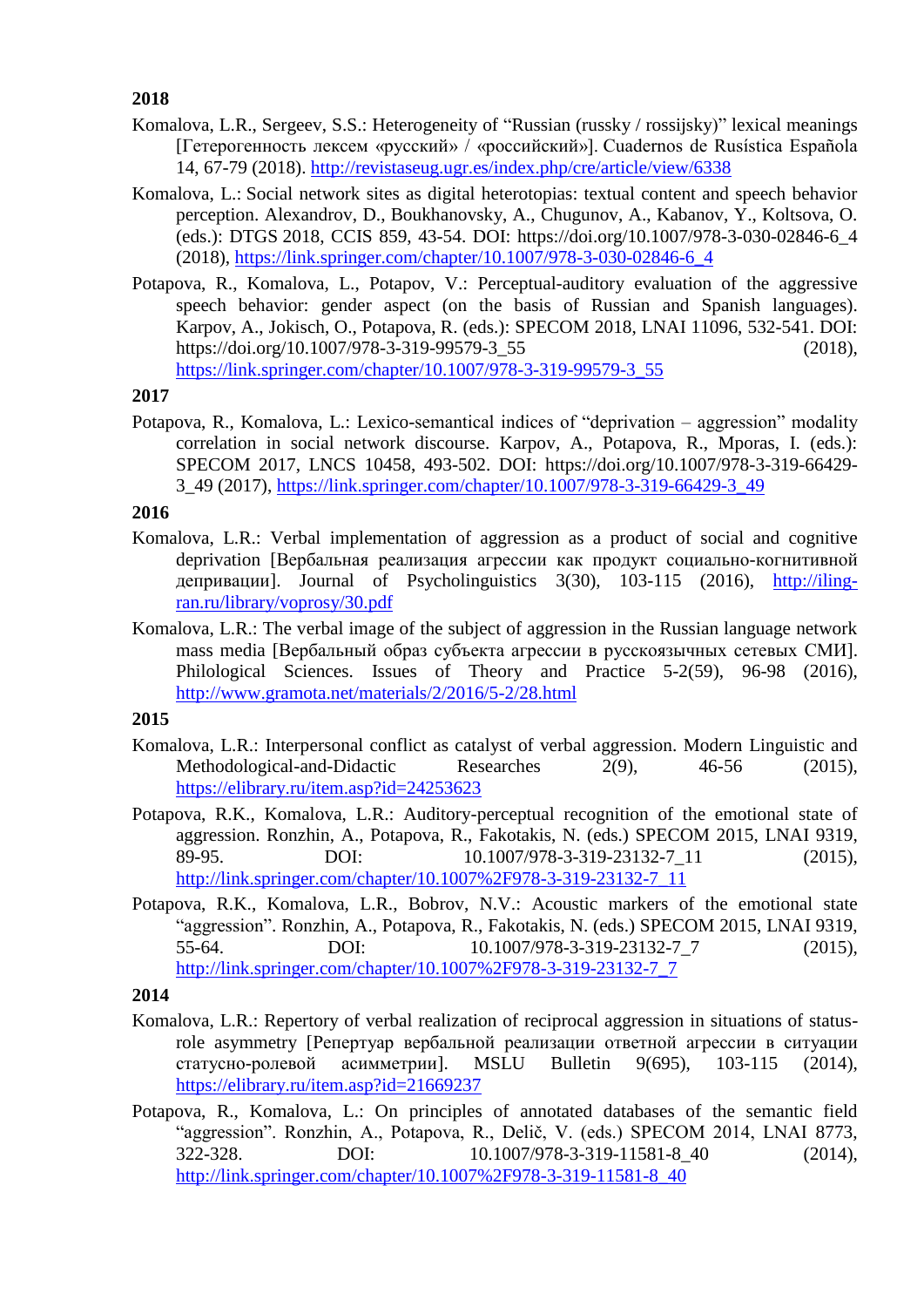**2013**

- Potapova, R., Komalova, L.: Lingua-cognitive survey of the semantic field "aggression" in multicultural communication: Typed text. Železný, M, Habernal, I., Ronzhin, A. (eds.) SPECOM 2013, LNAI 8113, 227-232. DOI: 10.1007/978-3-319-01931-4\_30 (2013), [http://link.springer.com/chapter/10.1007%2F978-3-319-01931-4\\_30#](http://link.springer.com/chapter/10.1007%2F978-3-319-01931-4_30)
- Komalova, L.R.: Multi-component research paradigm of state of aggression [Мультикомпонентная парадигма исследования состояния «агрессия»]. MSLU Bulletin 13(673), 75-85 (2013), <https://elibrary.ru/item.asp?id=19316007>
- *Full list of publications*: [https://elibrary.ru/author\\_profile.asp?id=642553](https://elibrary.ru/author_profile.asp?id=642553) ; [https://istina.msu.ru/home/profile/.](https://istina.msu.ru/home/profile/)

#### **Research experience**

- State assignment from the Ministry of Science and Higher Education of the Russian Federation "Perspective technologies of state informational function realization and digital sovereignty maintenance" (2020-2022)
- Collective research project "Mathematical maintenance of forensic linguistic expertise" (2020)
- State assignment from the Ministry of Science and Higher Education of the Russian Federation "Linguacultural aspects of civilizational contradictions" (2019-2023)
- State assignment from the Ministry of Science and Higher Education of the Russian Federation "Scientific, informational, and analytical maintenance of studies on Social Sciences and Humanities. Abstract journal as a significand element of the system of scholarly and informational research" (2019-2020)
- Collective grant from Russian Science Foundation "Fundamental cross-disciplinary study of influence of aggressive Internet environment in multimodal polycode social network communication upon transformation of psychophysiological and cognitive characteristics of Internet user personality (with regard to young Internet users)" (2018-2020)
- State assignment from the Ministry of Science and Higher Education of the Russian Federation "Language aspects of migration processes: language dynamics in the era of globalization" (2018)
- Collective grant from Russian Foundation for Basic Researches "Heterotopia: Civilizational context" (2017-2019)
- State assignment from the Ministry of Science and Higher Education of the Russian Federation "Abstract journal as a significatnt component of the system of informational maintenance of national scholarly research on Social Sciences and Humanities" (2015-2018)
- State assignment from the Ministry of Science and Higher Education of the Russian Federation "Language situation and language policy in contemporary world: a concept of languages development within globalizational framework" (2015-2017)
- Collective grant from Russian Science Foundation "Fundamental research on typology of verbal and paraverbal determinants of emotional-modal communicants' behavior in multifactor deprivation conditions (electronic media sources, social networks and Internet-telephony Skype)" (2014-2016)
- Collective grant from the Ministry of Education and Science of the Russian Federation "Research of lingua-cognitive mechanism of aggression formation and development in interlanguage and cross-cultural communication (multilingual discourse)" (2012-2013)